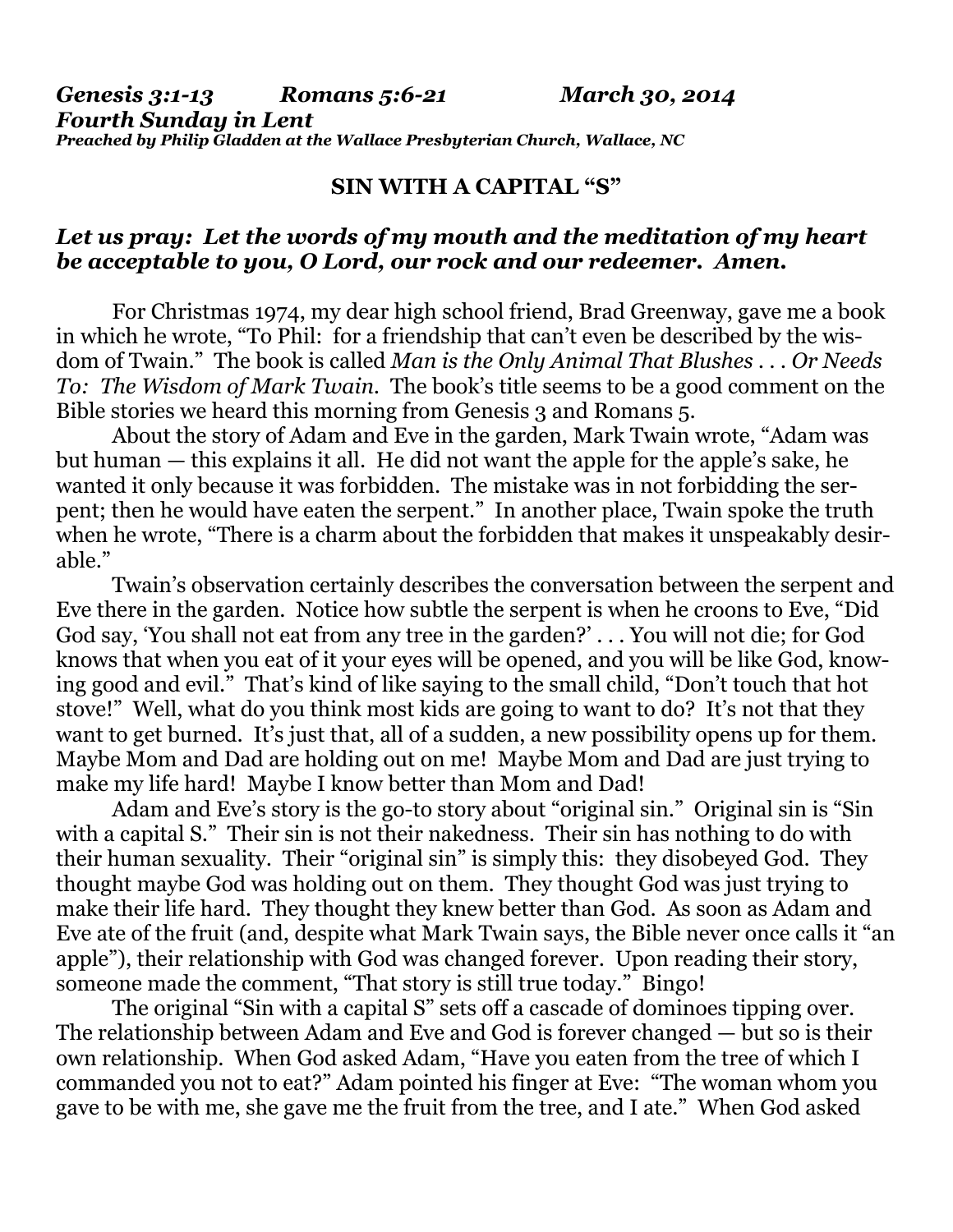Eve, "What is this that you have done?" she answered, "The serpent tricked me, and I ate." What do you think the serpent would have said if God had asked him, "What is this that you have done?" Maybe he would have said, "Well, you created me!" There's enough blame to go around in this story and to be shared by Adam, Eve, and the serpent. But Adam and Eve won't take responsibility for their actions. It's as if they say, "Well, God, I don't know. It just happened!" And, when you get right down to it, what they're really saying is, "It's your fault, God. . . *you* gave me the woman . . . *you* gave us the serpent."

 Down through the centuries, Eve's succumbing to the serpent's temptation has been used to place blame on women for all sorts of things. But let's think about that for a minute. In 1638, Rembrandt produced an etching of this scene from Genesis 3:6 that says, "and she also gave some to her husband, who was with her, and he ate." Rembrandt's etching was and is notable for several reasons. First, he pictured Adam and Eve in their innocent nakedness, instead of covered up, as most other paintings of the time did. He figured they had not yet eaten the fruit, so they wouldn't have known they were naked or been ashamed. Second, he didn't show them as an idealized couple they are just ordinary human beings, with all of their physical flaws. Third, and most noticeable of all, is what Adam is doing in the etching. Eve stands there with the fruit. With his right hand Adam is wagging his index finger at her as if to say, "What have you done? This is wrong!" At the same, his left hand is reaching out for the fruit. Rembrandt's picture of Adam and Eve is a wonderful interpretation of "Sin with a capital S." Adam is caught in the act, but he can't confess what he has done when God asks him, "Have you eaten from the fruit of the tree?"

 When you turn to Romans 5, you find that Paul missed a golden opportunity to stick it to Eve and blame her for all of humankind's woes. Paul is sometimes portrayed as a misogynist, a woman hater, someone who thinks women ought to be quiet in the church. You would think, then, that Paul would welcome the chance to cast Eve as the main "baddie" in this story about the fall from grace in the Garden of Eden. Did you hear, however, that in Romans 5, Paul *never once mentions* Eve? Instead, this is what he has to say:

\* "just as sin came into the world through one *man* . . ."

\* "death exercised dominion from *Adam* to Moses . . ."

\* "if the many died through the one *man's* trespass . . ."

\* "not like the effect of one *man's* sin . . ."

 \* "because of one *man's* trespass, death exercised dominion through that one . . ."

\* "just as one *man's* trespass led to condemnation for all . . ."

\* "just as by the one *man's* disobedience the many were made sinners. . ."

 Man, that Adam surely messed things up for the rest of us! Too bad for him! Yes, but too bad for us, also! Listen to what Paul says is the result of Adam's "original sin": "death came through sin, and so death spread to all because all have sinned . . . sin ex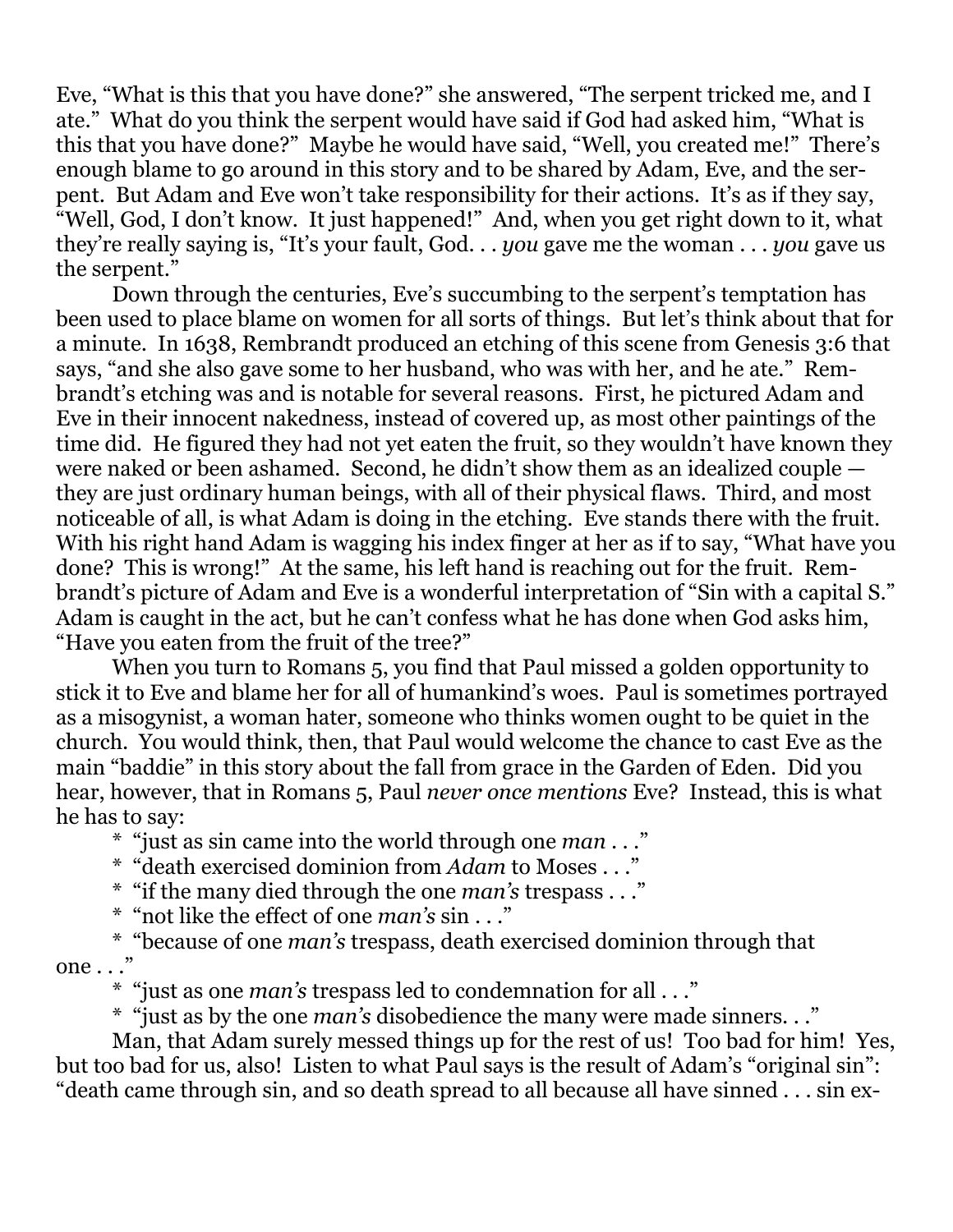ercised dominion in death." It's that phrase — "because all have sinned" — that can be a real sticking point for many of us.

 Do you remember the comic strip "For Better or For Worse"? In one of the first strips from April 1, 1983, the mother, Elly, finds her little boy, Michael, sitting on the couch, looking sadly out the window. She asks, "Why are you looking so thoughtful, Michael?" With a dejected expression, Michael says, "I think it's sad that Jesus died that's all." Mom takes him by the shoulders and, with a smile on her face, says, "He had to die, honey. He died to save us all from our sins." In the last panel, Michael points to himself and, with a bewildered look on his face, says, "But, Mom! — I haven't DONE anything!!!"

Michael's bewildered complaint  $-$  "I haven't <u>DONE</u> anything!!!"  $-$  echoes Adam's answer to God — "The woman whom you gave to be with me, she gave me the fruit from the tree, and I ate. . . But, God, I haven't DONE anything!!!" The truth is, we *have* done something, and we continue to do something, and it's more than just the sum of all of the different, "small" sins or "mistakes" we make in life. Martin Luther said, "The sin underneath all our sins is to trust the lie of the serpent that we cannot trust the love and grace of Christ and must take matters into our own hands." Robert Farrar Capon, who was an Episcopal priest who wrote about the radical grace of God in Jesus Christ, said something similar, "In the Bible, the opposite of Sin, with a capital 'S,' is not virtue — it is faith: faith in a God who draws all to himself in his resurrection."

 Sometimes I use these words from 1 John 1 as a call to confession in our worship: "If we say that we have no sin, we deceive ourselves, and the truth is not in us. If we confess our sins, he who is faithful and just will forgive us our sins and cleanse us from all unrighteousness. If we say that we have not sinned, we make him a liar, and his word is not in us."  $(1$  John 1:8-10) But there's the rub  $-$  it's hard to admit we are sinners. Oh, yes, we make mistakes. Oh, yes, we don't always do what's right. Oh, yes, we could do better. Maybe we even *want* to do better. But a "sinner"? I don't know…

 Our closing hymn this morning is "Amazing Grace, How Sweet the Sound." It is #1 on many different lists of "Most Beloved Hymns." You know how it goes: "Amazing grace, how sweet the sound, that saved a wretch like me . . ." Uh-oh, hold on a minute! A "wretch"? That's pretty strong language! In fact, some contemporary versions of John Newton's hymn have substituted phrases such as "that saved a soul like me" or "that saved and set me free" or "that saved someone like me."

 In her book *Amazing Grace*, Kathleen Norris writes, "People want grace, it seems, and will admit to being 'lost' and 'blind' in John Newton's fine old hymn. But don't ask them to admit that it make take knowing oneself as a wretch to truly know grace for the wonder that it is . . .It seems to me that if you can't ever admit to being a wretch, you haven't been paying attention."1

 As we draw closer to Holy Week in this Lenten Season, we begin to think more and more, not just about the glory of Easter Sunday morning, but the sobering worship of Good Friday. Our Good Friday service this year will blend scripture readings, choral